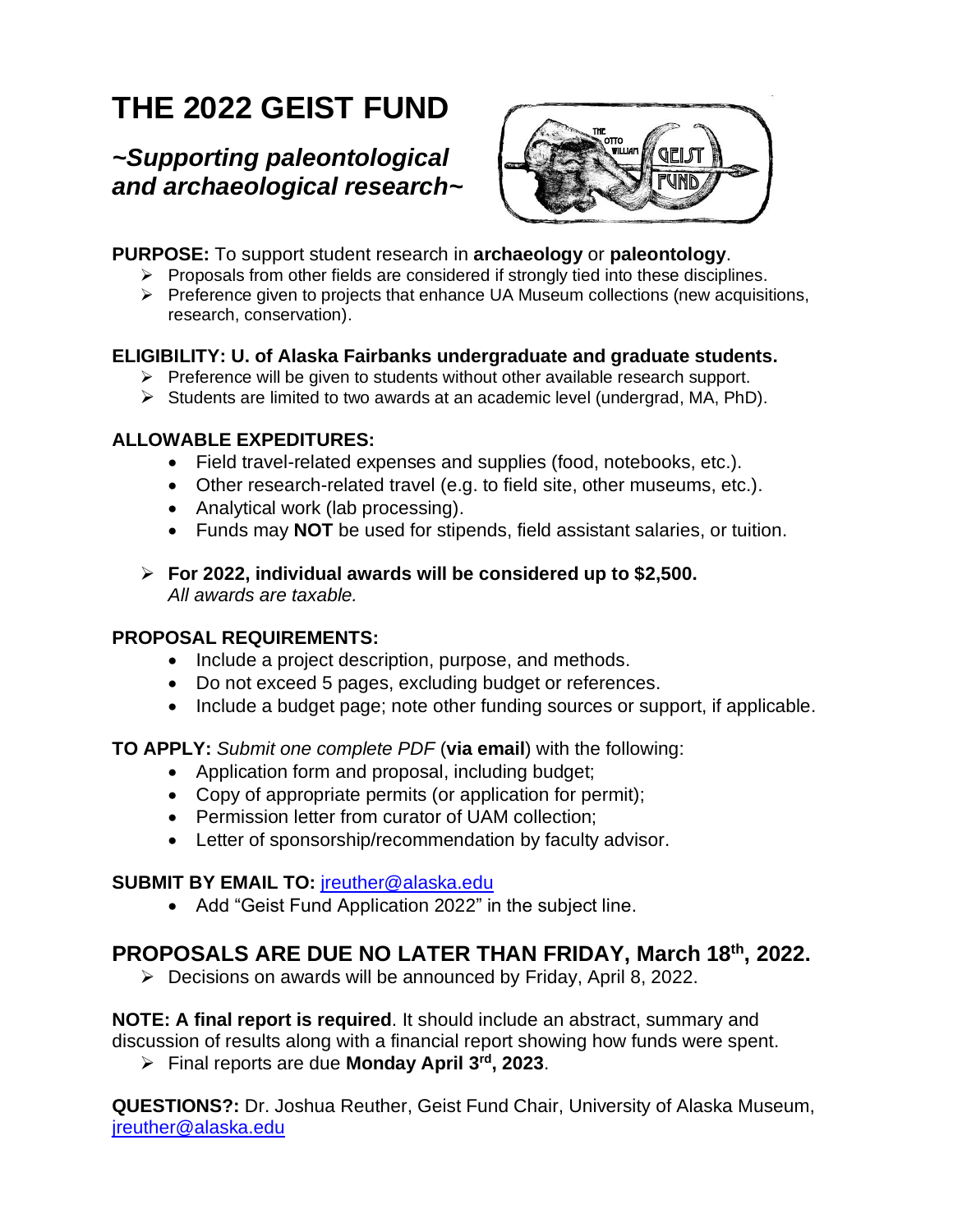# **OTTO WILLIAM GEIST FUND 2022 GUIDELINES**



#### **BACKGROUND:**

The O. W. Geist Fund was established by Otto Geist in 1963 for the purposes of:

- Acquisitions of archaeological or paleontological material for the University.
- Financing in whole or in part expeditions for archaeological or paleontological field research.
- Fellowship grants for students majoring in anthropology (archaeology) or paleontology.

The Geist Fund Committee, created by the Geist Endowment, has sole power, authority, and responsibility for the execution of the terms of the bequest and may act on its own authority as to the emphasis of awards during any given time period, normally once per calendar year.

**GUIDELINES:** When evaluating student proposals, the following criteria shall apply:

- 1. Preference will be given to projects that enhance UA Museum collections through new acquisitions, conservation and research.
- 2. Preference will be given to proposals that match Geist funds with other sources of funding.
- 3. For graduating seniors or graduating Master's students, priority will be given to those continuing in UAF graduate programs.
- 4. Preference will be given to Ph.D. students who have advanced to candidacy and M.A. students who have passed their comprehensives exams.
- 5. Students who were not previously funded at their current academic level will be given preference.
- 6. All decisions rendered by the Geist Fund Committee regarding awards are final and appeals will not be considered.
- 7. Submissions for projects already completed by the applicant will not be considered.
- 8. Proposals which require or anticipate the collection of specimens or samples must specify that all such specimens and samples will be accessioned into the University of Alaska Museum Collections or have a written waiver from curator.
- 9. Each applicant is required to have a sponsoring UA Fairbanks faculty member who will be responsible for academic oversight of the project and ensure the appropriate expenditure of funds.
- 10. The disposition of equipment (such as a computer) purchased with Geist funds after completion of the project will be decided upon by the Geist Fund Committee and the faculty sponsor.

#### **SUBMISSION PROCESS:**

- 1. The application deadline is March 18<sup>th</sup>, 2022. Please submit the the following documents as part of a single PDF via email:
	- a. Application form (including signature of sponsoring faculty member) **and** proposal
	- b. Copy of appropriate permits (or application for permit), if applicable
	- c. Permission letter from curator of designated repository
	- d. Letter of sponsorship and recommendation by UAF faculty member
- 2. Please submit your application electronically to the Geist Fund Chair (see below).
- 3. All materials or information must be submitted at one time. **Incomplete packets will not be accepted.**
- 4. Applicants are reminded that a good proposal is a self-contained unit which provides all of the information necessary for reviewers to adequately evaluate a proposal. Proposals should include project description, purpose, procedure, and budget (including amount, source, and use of other funds).

#### **REPORTING:**

1. A final report, including a financial report on supported projects, must be submitted by April 3<sup>rd</sup>, **2023**. The final report should include an abstract, results/outcomes of Geist Fund-supported work, and how these results contribute to the study/project as a whole.

**QUESTIONS?** Geist Fund Chair: **Dr. Joshua Reuther**, University of Alaska Museum Archaeology Curator, [jreuther@alaska.edu](mailto:jreuther@alaska.edu)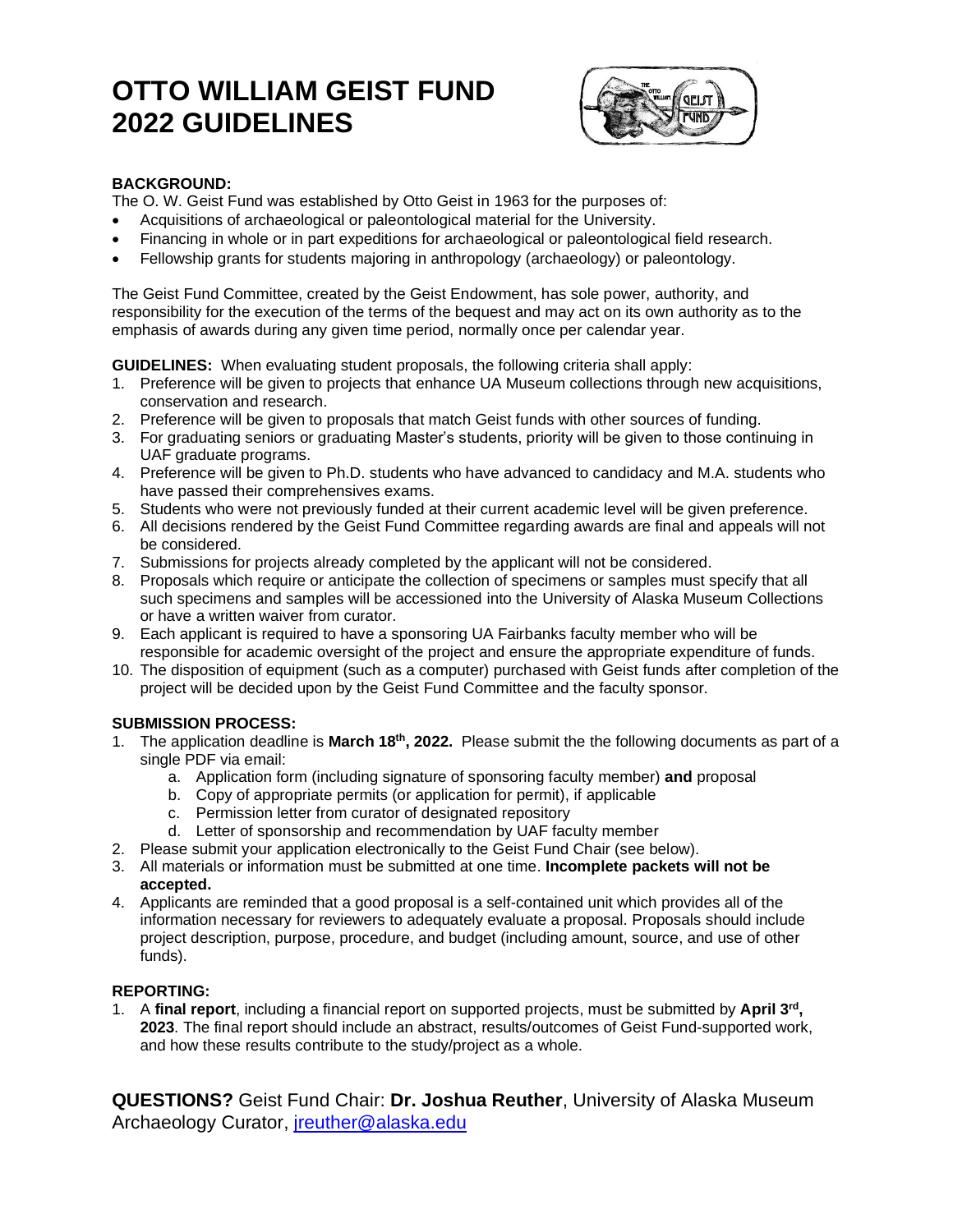# **APPLICATION FORM 2022 GEIST FUND Deadline: March 18th, 2022** Name: Mailing Address: Email address: Home or cell phone:  $Office$  phone: UAF Department: Student ID No: Student status (check one): Undergraduate Major: Graduate MA/MS Graduate PhD Previous Geist Awards at current academic level?: Year: \_\_\_\_\_\_\_\_\_\_\_ Amount: \$\_\_\_\_\_\_\_\_\_ 2022 Proposal Title: 2022 Amount Requested (max. \$2,500): \$\_\_\_\_\_\_\_\_\_\_\_\_\_ Proposal Abstract:

| <b>Submission checklist</b>                                   |       |                |
|---------------------------------------------------------------|-------|----------------|
| 1) Proposal, including budget:                                | Yes l | No             |
| 2) Copy of appropriate permits (or application for) attached: | Yes l | N <sub>o</sub> |
| 3) Permission letter from curator of UAM collection:          | Yes l | N <sub>0</sub> |
| 4) Letter of sponsorship/recommendation attached:             | Yes I | No             |
| Name and signature of sponsoring faculty member*:             |       |                |
|                                                               |       |                |

| Name | signature |
|------|-----------|
|      |           |